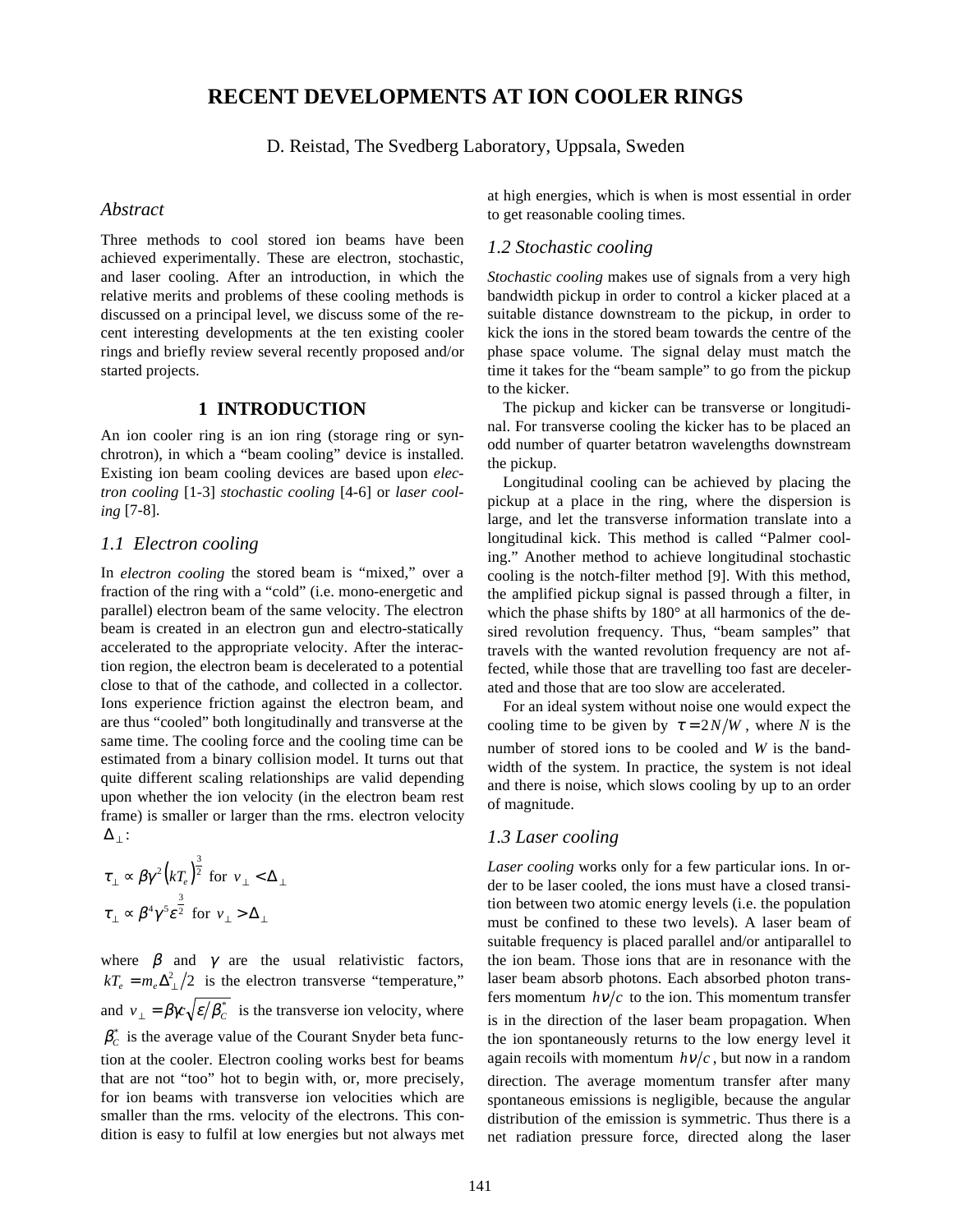|                   | $B\rho$ | stochastic                   | electron      | laser                               | main purpose (accel-  | ref.      |
|-------------------|---------|------------------------------|---------------|-------------------------------------|-----------------------|-----------|
|                   | (Tm)    | cooling                      | cooling       | cooling                             | erator physics pro-   |           |
|                   |         |                              |               |                                     | grammes at all rings) |           |
| <b>CRYRING</b>    | 1.4     |                              | $0.2 - 13$ kV |                                     | atomic and molecular  | $17-19$   |
| (Stockholm)       |         |                              |               |                                     | physics               |           |
| <b>TSR</b>        | 1.5     |                              | $0.5 - 16$ kV | 13.3 MeV $^7Li^+$                   | atomic and molecular  | $20 - 23$ |
| (Heidelberg)      |         |                              |               | $7.3$ MeV $^{9}Be^{+}$              | physics               |           |
| <b>ASTRID</b>     | 1.9     |                              | $0.01 - 2$ kV | $100 \text{ keV}^7\text{Li}^+$      | atomic and molecular  | 24        |
| $(\AA$ rhus)      |         |                              |               | $100 \text{ keV }^{24} \text{Mg}^+$ | physics               |           |
| "Cooler"          | 3.6     |                              | $20 - 300$ kV |                                     | nuclear and accel-    | $25 - 27$ |
| (Bloomington, IN) |         |                              |               |                                     | erator physics        |           |
| <b>TARN II</b>    | 6.1     | $7$ MeV/ $c$                 | $15 - 110$ kV |                                     | accelerator and       | 28-29     |
| (Tokyo)           |         |                              |               |                                     | atomic physics        |           |
| <b>CELSIUS</b>    | 7.0     |                              | $5 - 300$ kV  |                                     | nuclear physics       | 30-31     |
| (Uppsala)         |         |                              |               |                                     |                       |           |
| LEAR, LEIR        | 7.0     | $2 - 1270 \text{ MeV}/c$     | $1 - 30$ kV   |                                     | prepare beams of      | 32-33     |
| (CERN)            |         | antiprotons                  |               |                                     | $Pb^{54+}$ for LHC    |           |
| <b>ESR</b>        | 10.0    | at injection of              | $2 - 240$ kV  |                                     | atomic, nuclear and   | 34-38     |
| (Darmstadt)       |         | radioactive ions             |               |                                     | accelerator physics   |           |
|                   |         | $(0.7 \leq \beta \leq 0.75)$ |               |                                     |                       |           |
| <b>COSY</b>       | 11.7    | $1 - 2.5 \text{ GeV}$        | $20 - 100$ kV |                                     | nuclear physics       | 39-41     |
| (Jülich)          |         | protons                      |               |                                     |                       |           |
| <b>SIS</b>        | 18.0    |                              | $5 - 35$ kV   |                                     | nuclear physics, in-  | 42-44     |
| (Darmstadt)       |         |                              |               |                                     | jector to ESR         |           |

Table 1, Existing ion cooler rings

beam, on resonant ions. The force depends on the velocity of the ion through the Doppler shift.

In order to achieve cooling there must exist a counterforce. This can be from another laser, from an induction accelerator, or from RF.

The first ion beam that was laser-cooled was metastable  ${}^{7}Li^{+*}$  [10, 11]. Presently, work on laser-cooling makes use of 7 MeV Be<sup>+</sup> (MPI, Heidelberg) and 100 keV  $Mg^+$ (ISA Århus).

# *1.4 Comparison between the three cooling methods.*

Electron cooling can cool ion beams to lower temperatures and higher phase space densities than stochastic cooling can. Laser cooling can cool ion beams to still much lower temperatures than electron cooling. An ultimate goal of laser cooling experiments is the attainment of crystallised beams. Shortcomings of laser cooling are the obvious limitation to few specific ions, which are not fully stripped, and that it works only indirectly in the transverse degrees of freedom.

To compare electron and stochastic cooling we observe that electron cooling works best when the beam energy is low while stochastic cooling times are independent of the energy. Electron cooling times on the other hand are independent of the number of stored particles whereas stochastic cooling times scales with the number of particles

Stochastic cooling works best with large emittances. The opposite is true for electron cooling.

Stochastic and electron cooling are therefore complementary. A good example is stochastic pre-cooling of fragments, which will be employed at the ESR in Darmstadt [38].

Only electron cooling can give short cooling times when the number of stored particles is very high. Therefore, electron cooling is now considered also for high energy applications [12-16].

## **2 THE EXISTING ION COOLER RINGS**

Ten ion cooler rings exist at present. They are listed in order of increasing  $B\rho$  in table 1. The newest addition to the list is the Heavy Ion Synchrotron SIS at GSI in Darmstadt, at which an electron cooler has very recently been commissioned [43-44]. This will be used for accumulation of ions and forms a part of the SIS intensity upgrade programme.

All of the existing cooler rings are well represented at this conference. It is not necessary to here repeat information anyway given more accurately in other papers at the same conference. We will instead discuss a few topics of common interest at the ion cooler rings.

# **3 EXPANDED ELECTRON BEAMS AND ELECTRON COOLING FORCE MEASUREMENTS**

The first electron coolers were built with a constant magnetic field strength over full length of the electron beam,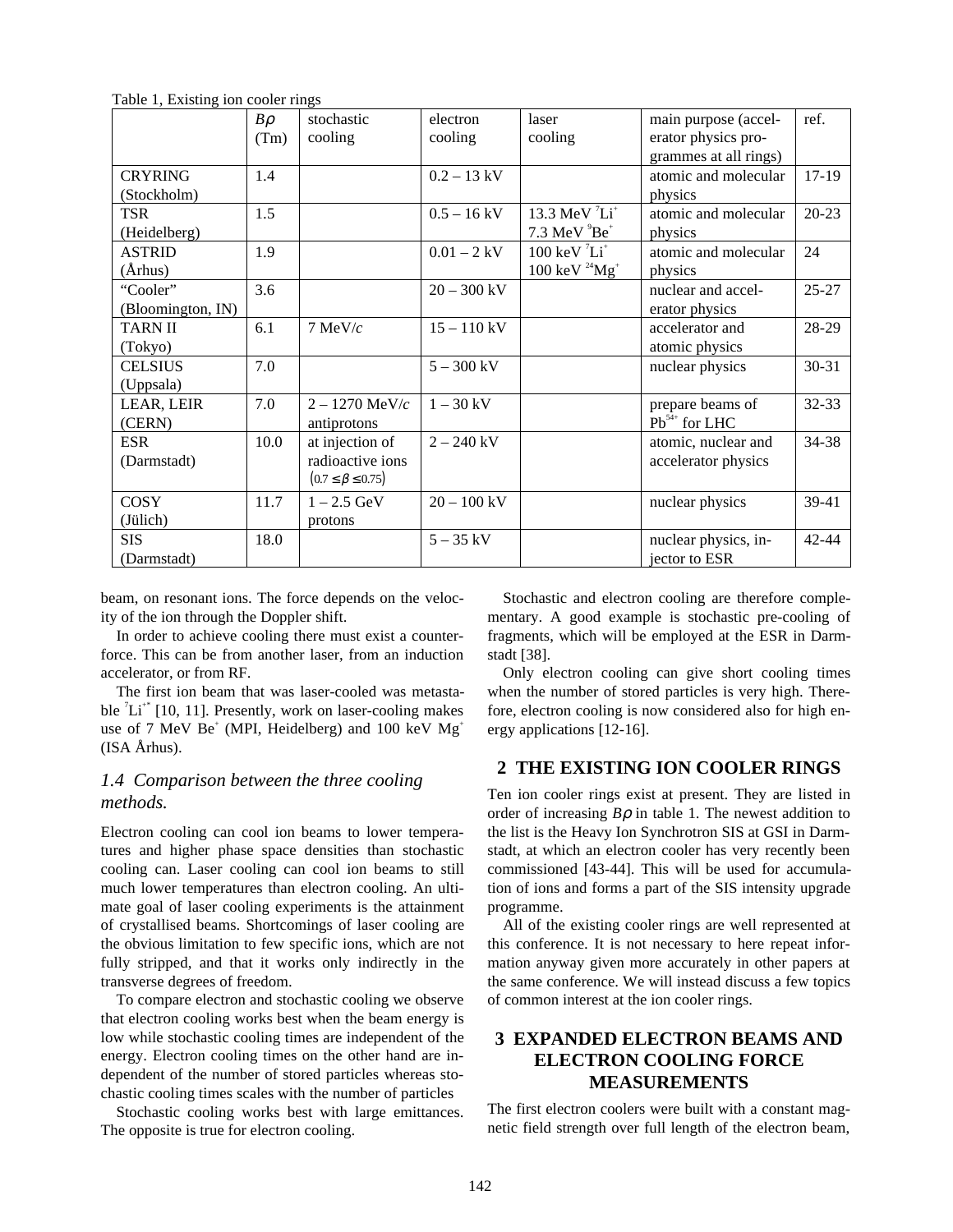with the exception of a slight decrease of the field in the collector, which is made to expand the electron beam in order to distribute the thermal load.

In this arrangement, the transverse temperature of the electrons becomes (at best) equal to the cathode temperature, about 0.1 eV. The longitudinal temperature is strongly reduced by the acceleration of the electrons (this comes from the simple fact that *energy* and not *velocity* is added to the electrons during the acceleration). Nonrelativistically, and neglecting intra-beam scattering among the electrons, the longitudinal temperature would become  $(kT_{\text{cathode}})^2/4E_e$  (In reality, the longitudinal electron temperature becomes determined by high voltage supply ripple and by intra-beam scattering among the electrons, but is still much less than the transverse electron temperature).

The transverse electron temperature can be reduced by the same factor as the cross section of the electron beam is increased by adiabatically decreasing the magnetic field along the path of the electrons, between the electron gun and the electron cooling interaction region [45].

$$
\frac{kT_{\perp}}{B_{\parallel}} \approx \text{const.}
$$

Such an expansion of the electron beam has been introduced in most of the low-energy electron coolers, including the recently commissioned one at SIS. The expansion factors are variable, up to 8 (at SIS), 20 (AST-RID), 25 (TSR), and 100 (CRYRING and TARN II).

Atomic physics measurements on dielectronic recombination cross sections performed at most of these rings have confirmed that indeed, the electron temperature becomes as low as the cathode temperature (100 meV) divided by the expansion factor, in the case of CRYRING and TARN II approximately 1 meV.

Four different methods have been developed to measure the longitudinal electron cooling drag force at different laboratories.

In the *voltage-step method* the output of the electron cooler high-voltage power supply is quickly changed after that the ion beam has been cooled. One observes how fast the ion beam adjusts its velocity to match that of the electron beam.

$$
F_{\parallel} = \frac{p}{\eta} \frac{df/dt}{f}
$$

This method does not require any special equipment, and has been done at all rings. It works only well, however, when the relative velocity between the ions and the electrons is rather large  $(>10^4 \text{ m/s})$ . The drag force maximum is just about at  $v = 10^4$  m/s, so there is a lot of interest in measuring the drag force at this and lower relative velocities. Therefore, several other methods have been developed as briefly outlined below.

A simple method, which also does not require any special equipment and has been done at all rings, can be used

for measuring the electron cooling drag force on bunched beams. This method can be used just about up to the force maximum [46]. The cooling force is deduced from the observed phase shift of the beam, which occurs due to the electron cooling drag force,  $\mu$  *F* and  $\mu$ <br>*F* and  $F_{\parallel} = qe\hat{U}$ 

$$
F_{\parallel} = q e \hat{U}_{\text{RF}} \sin \Delta \phi_{\text{S}}.
$$

A very elegant method, which was originally developed at LEAR [47] and has been further developed at GSI [48] and used also at the TSR and CRYRING is based upon heating the beam with calibrated noise at the same time as it is cooled. Using some mathematics involving the Fokker-Planck equation, one can deduce the cooling force as a function of  $\nu$  from a measured beam velocity distribution function  $\rho(v)$ , which is obtained from a Schottky noise measurement or a Beam Transfer Function (BTF) measurement. One obtains

$$
F_{\parallel}(v) = D \frac{\partial \rho / dv}{\rho(v)}
$$

where *D* is the diffusion constant.

Another method, which also is useful for measuring the drag force for small relative velocities was employed for the first time at the Indiana Cooler [49]. This method is based on creating a counter-force to the electron cooling drag force by means of the same principle as that of the betatron accelerator. Such "Induction Accelerators" have been installed also at TSR and recently also at TARN II [28]. The cooling force vs. relative velocity is determined from the observed velocity shift of the ion beam under the balance between the electron cooler drag force and the external force from the induction accelerator,

$$
F_{\parallel} = \frac{qe}{2\pi R} \frac{d\Phi}{dt}.
$$

Several of these methods have been used at the ESR and the TSR to systematically evaluate the influence of various parameters, including the ion charge, upon the electron cooling force [20, 48].

Measurements have also been done at CRYRING [18], TSR [20], and TARN II [28] to evaluate the effect of the expansion of the electron beam upon the longitudinal drag force. At CRYRING and TARN II a significant increase in the maximum of the drag force is observed after a first expansion of the electron beam by a factor of 10, but a second expansion of another factor 10 has not significantly changed the drag force. At TSR on the other hand, recent measurements indicate no influence of the electron temperature on the drag force at all [20].

## **4 DISPERSIVE COOLING**

To achieve crystallised beams, three-dimensional cooling is required. As mentioned above, a short-coming of laser cooling is that it only works directly longitudinally. Effective three-dimensional cooling can be observed, and explained by intra-beam scattering [21-22]. Since a goal for laser cooling is however to achieve crystallised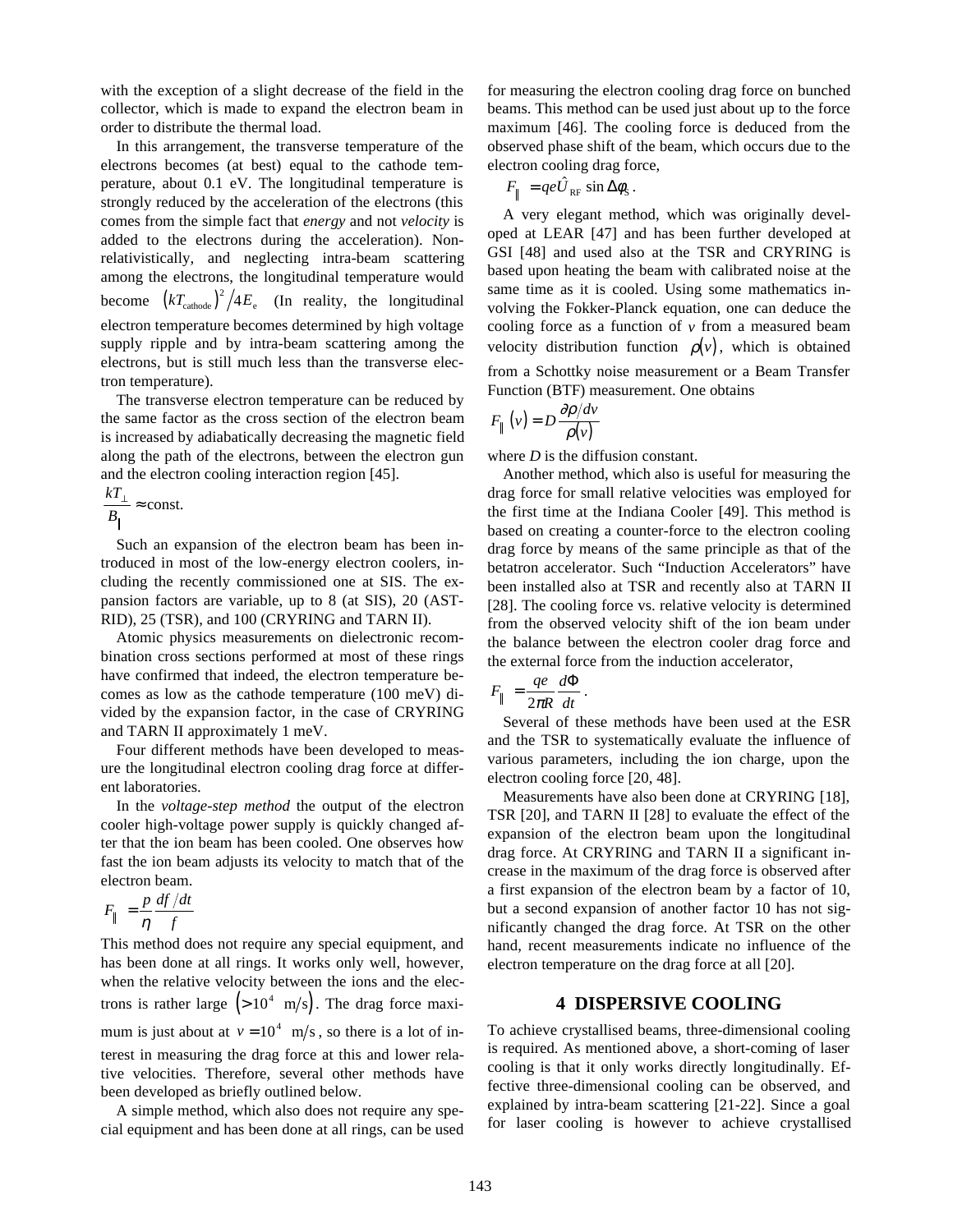beams, for which intra-beam scattering is predicted to vanish, other ways to achieve transverse cooling have to be found. Recently, a way to exploit dispersive coupling to achieve transverse laser cooling has been shown to work at the TSR [23].

Tests made at LEIR show that dispersion at the electron cooling straight section seems to be essential also for electron cooling  $[32]$  of Pb<sup>54+</sup>. In this case, one probably takes advantage of the strong longitudinal cooling force to enhance the horizontal cooling.

## **5 BEAM DIAGNOSTICS**

All rings make extensive use of Schottky noise diagnostics. This is especially impressive at the ESR, where the Schottky noise monitor is capable of detecting even single circulating ions. At the ESR, this has been exploited together with the large momentum acceptance of this machine to make precise mass measurements on many ions with previously unknown masses [38].

Another spectacular achievement using the sensitive Schottky noise diagnostics at the ESR is the observation of "ordering" (sudden disappearance of intra-beam scattering when the number of stored ions has decreased to a few thousand) [36] in electron-cooled ion beams. This observation has now been extended to the transverse planes. The measurements have been done with scrapers.

All rings have some sort of non-destructive beam profile monitor. CRYRING, TSR, ESR, LEIR and TARN II have rest gas ionisation monitors which employ microchannel plates to detect ions and/or electrons created by ionisation of the rest gas by the beam. At the ESR this monitor has been placed in a dipole magnet, and coincidence between the ion and the electron is required, this gives a back-ground free measurement [48]. CELSIUS has a "magnesium-jet" beam profile monitor, based on a beam profile monitor which was used at NAP-M in Novosibirsk [50]. ASTRID has a beam profile monitor, which exploits the fluorescence of the laser cooled beam. A high-resolution, low-noise, cryogenically cooled CCD camera is used to image either the vertical or the horizontal beam profiles.

ASTRID also exploits the fluorescence of the lasercooled beam to measure the velocity distribution of the beam. A device, called PAT (Post-Acceleration Tube) consists of a cylindrical tube which can be placed on a DC potential. This changes the ion's local velocity and thereby the Doppler-shifted resonant frequency of the optical transition. Recording the fluorescence intensity (via a photo-multiplier looking through a hole in the PAT) while scanning the voltage allows measurement of the ion velocity distribution.

A group at the TSR is developing a beam profile monitor based on a caesium magneto-optical trap [51]. A 50  $\mu$ m cloud of about 10 $\textdegree$  caesium atoms will be moved horizontally and vertically across the ion beam. The rate

of ionised caesium atoms will be observed as the cloud position is varied.

All proton and deuteron cooler rings make use of ions which have become neutralised by picking up an electron in the electron cooler for profile measurements. At the ESR an elaborate system has been built to make use of down-charged and also up-charged (in an internal target) heavy ions for profile measurements. This is possible thanks to the large momentum acceptance of the ESR. Moveable detector pockets allow the insertion of different detectors such as wire-chambers to measure the profile or to do other measurements on those ions. Staff at the ESR have also developed a slow extraction system, which extracts down-charged ions from the electron cooler [35].

At TARN II a superconducting SQUID has been developed for ultra-sensitive measurements of the stored beam current [29]. This has a measuring range from 1 nA to more than 1 µA. At CRYRING, an integrating current transformer from Bergoz has been installed and works well with sensitivity of the order of several nA.

#### **6 IUCF**

NSF funding for cyclotron operation at IUCF will end in October 1998 [52]. At that time, the cyclotrons will be retrofit to operate routinely at 210 MeV and be used for proton therapy and other commercial purposes.

At the same time the newly built Cooler Injector Synchrotron CIS [27] and the Indiana Cooler will continue to be funded for nuclear physics at least until 2001.

#### **7 NEW PROJECTS**

#### *7.1 MUSES*

The project of radioactive ion beam factory at RIKEN was authorised by the Japanese government in 1997 and the construction of a large superconducting cyclotron was started in 1998. Following this cyclotron construction period, the construction of MUSES [53] will be started. This consists of an Accumulator Cooler Ring (ACR), a Booster Synchrotron Ring (BSR) with an injector electron linac and Double Storage Rings (DSR) with *B*ρ up to 14.6 Tm. The DSRs will be used for experiments including ion-ion merging and collisions, electron-ion collisions and collisions of ions with *x*-rays from an undulator.

Stochastic cooling is foreseen in the ACR and electron cooling is considered for both DSR rings.

## *7.2 HIRFL-CSR*

Another major project for physics with radioactive and other heavy ion beams is proposed at the Institute of Modern Physics in Lanzhou, China [54]. This is the HIRFL-CSR, consisting of two rings with electron cooling, CSRm (10.6 Tm) and CSRe (6.4 Tm). Heavy-ion beams from the HIRFL will be accumulated, cooled and accelerated in CSRm, then extracted to produce radioac